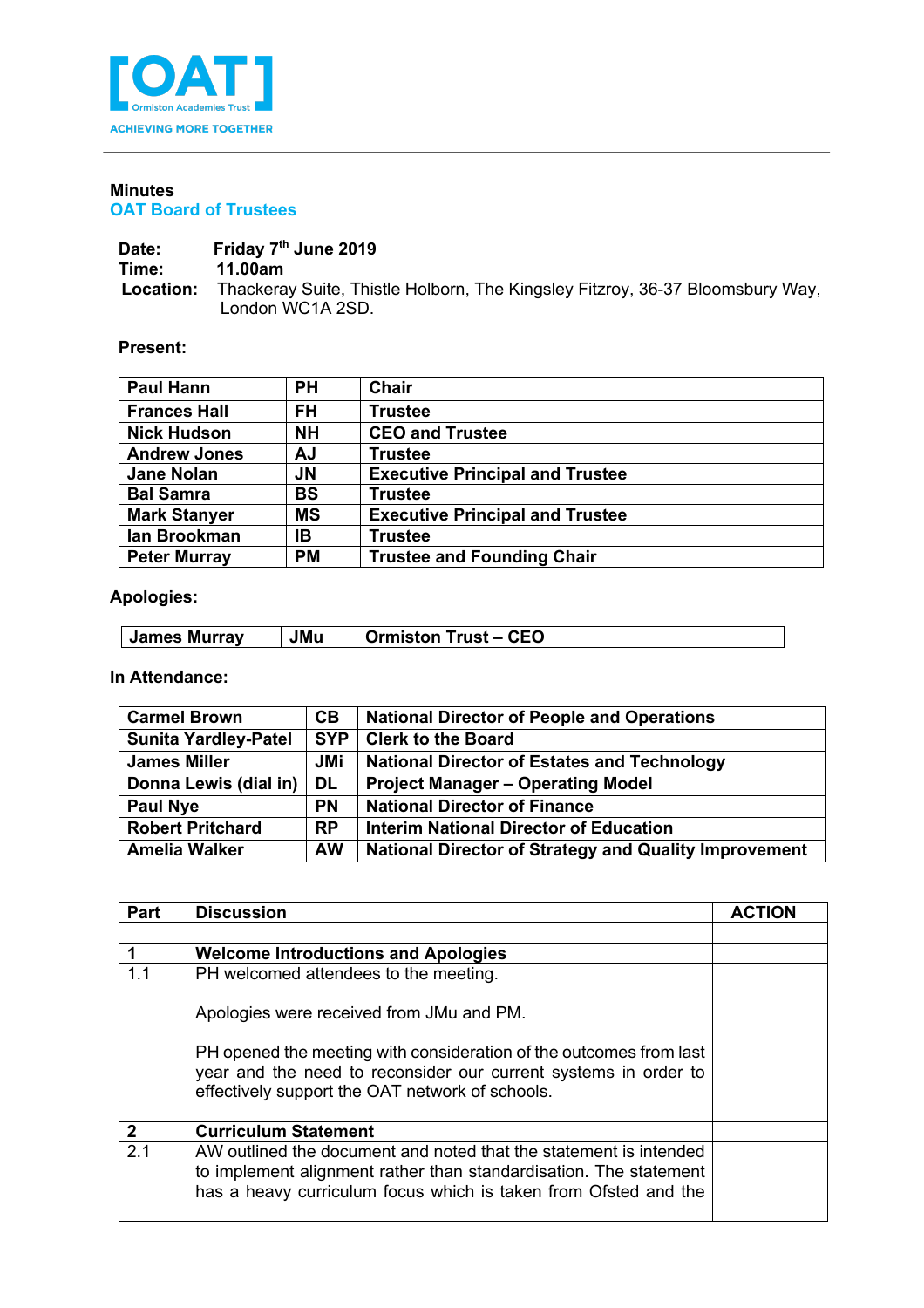

new framework. There has been feedback from Ofsted's visit to Bushfield that this document was useful.

AW noted that the document be agreed as a foundation starting point and it will developed going forward.

**FH asked whether it would be possible to name OAT more frequently throughout the text so that the document feels less generic?**

**FH also asked how long the curriculum statement was intended to last and what the plans are in terms of moving to standardisation rather than alignment?**

AW responded that the feedback is useful and the document would be amended accordingly.

## **BS asked if JN had worked on the document with AW?**

JN confirmed that this was the case and explained there are several levels to this piece of work;

- a) overarching OAT statement,
- b) secondary and primary sub-statements
- c) individual academy level.

There needs to be further work completed on the expectations of the third level to ensure standardisation.

There was a discussion about the implementation of the framework at individual academy level and what this will involve, including primary and secondary factors, plans for continued review, timeline for implementation, creative freedom vs process and next steps.

There was a further discussion about the language used in the document and the need for the document to be suitable for the audience receiving it.

**IB asked what the expectations are for students that are not doing the Ebacc subjects?** 

AW responded that this would be considered in the national enrichment charter and that the number of qualifications outside of the Ebacc subjects is vast and needs further review which will follow.

NH added that the statement is about giving students the option to do Ebacc, not that everyone has to do Ebacc. It needs to be clearer that flexibility has been reduced.

MS added that Ofsted require that schools provide opportunities suitable for their local context, need to be mindful of this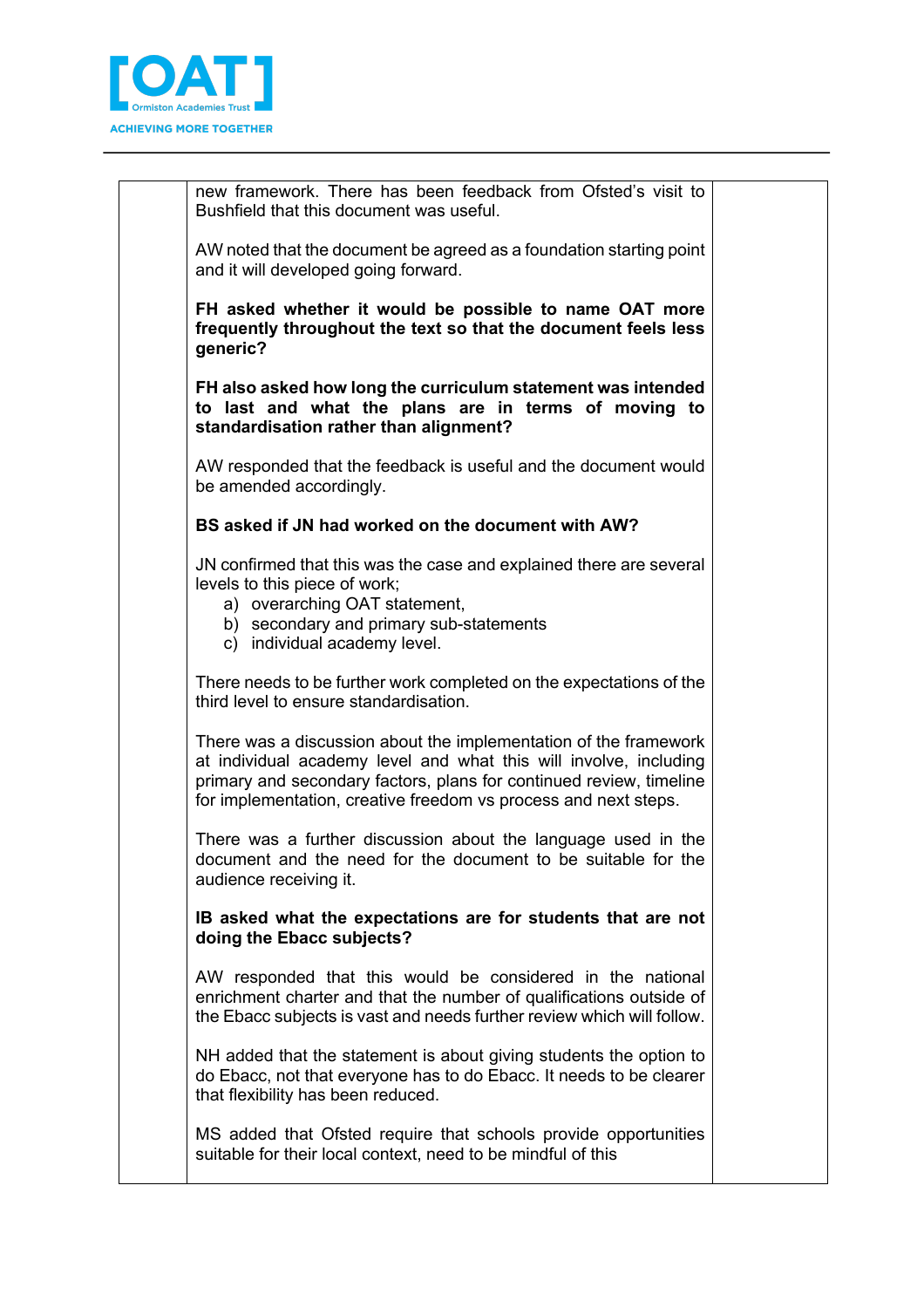

|              | IB requested that the curriculum statement is resubmitted to the<br>board in 12-months time with a comprehensive covering of the<br>enrichment offer for both primary and secondary.<br>There was a discussion about the OAT stance on 2 vs 3 year KS4.                                                                                    |  |  |  |  |
|--------------|--------------------------------------------------------------------------------------------------------------------------------------------------------------------------------------------------------------------------------------------------------------------------------------------------------------------------------------------|--|--|--|--|
|              | It was concluded that the position is that OAT will support academies<br>with either 2 or 3 year KS4 as long as the rationale is clear and is<br>based on what is best for your students. It was agreed that this<br>should be added to the curriculum statement.                                                                          |  |  |  |  |
| $\mathbf{3}$ | <b>Due Diligence Sandymoor</b>                                                                                                                                                                                                                                                                                                             |  |  |  |  |
| 3.1          | NH outlined the current position of Sandymoor School's conversion<br>and noted that the ESFA and RSC have consented to the<br>conversion.                                                                                                                                                                                                  |  |  |  |  |
|              | There was a discussion about the current financial position and<br>how this will move forward based on applications for grants in<br>progress.                                                                                                                                                                                             |  |  |  |  |
|              | Trustees agreed to approve the conversion on the condition of the<br>grant application being successful.                                                                                                                                                                                                                                   |  |  |  |  |
|              | PH asked why there is confidence in pupil numbers when<br>there is not any evidence that pupil numbers are increasing?                                                                                                                                                                                                                     |  |  |  |  |
|              | NH responded that this year's year 7 intake increased and there is<br>evidence that this will increase again in September.                                                                                                                                                                                                                 |  |  |  |  |
|              | PN added that the numbers do increase year on year in terms of<br>intake but also noted that in-year admissions are high.                                                                                                                                                                                                                  |  |  |  |  |
|              | There was a discussion about the relationship between Sandymoor<br>and Bolingbroke and whether proximity would indicate competition<br>for students. It was concluded that having both academies in the<br>same trust would be beneficial in managing admissions. There<br>were further discussions about the benefit of the relationship. |  |  |  |  |
|              | BS asked whether the land/buildings would be owned by the<br>Trust?                                                                                                                                                                                                                                                                        |  |  |  |  |
|              | JMi responded that the land is freehold. There was a further<br>discussion about the implications of this.<br>There was a discussion about the predicted numbers and the use<br>of building space.                                                                                                                                         |  |  |  |  |
|              | Trustees agreed the continued conversion in principle but<br>requested further detail on:                                                                                                                                                                                                                                                  |  |  |  |  |
|              | Bolingbroke<br>Clear evidence of pupil numbers (census)<br><b>PAN</b>                                                                                                                                                                                                                                                                      |  |  |  |  |